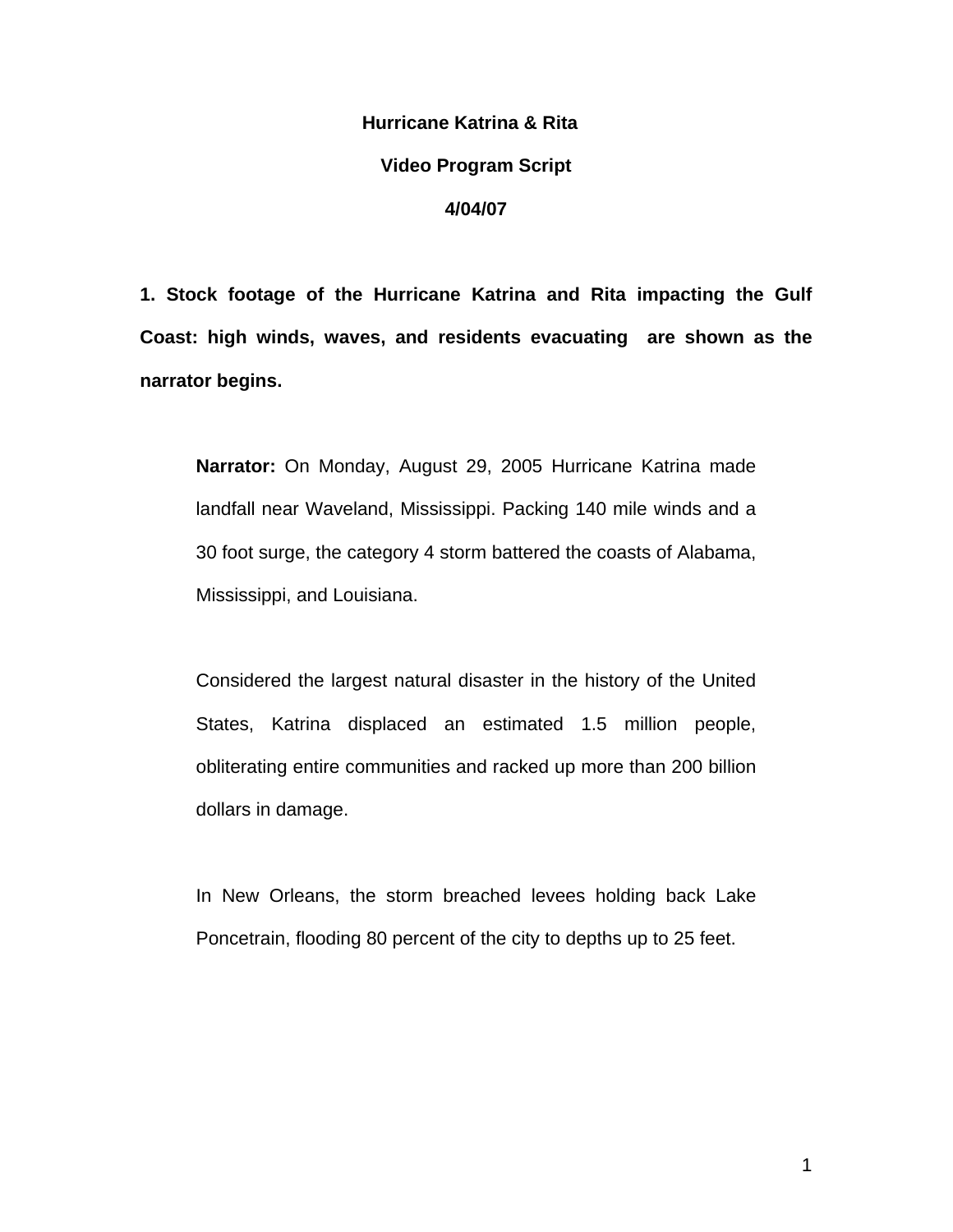Then, less than a month later, on September  $24<sup>th</sup>$ , the gulf region was belted again when Hurricane Rita roared ashore, sparking an exodus of 3 million more residents.

**2. A animated title screen reading: "***USEPA, Hurricane Katrina, Hurricane Rita, A Coordinated Response***" is shown. As the narrator continues we see a FEMA logo, a USEPA logo and text reading:** *"ESF 10, Oil and Hazardous Materials"* **and** *"ESF 3, Public Works and Engineering."*

**Narrator:** Under the Federal National Response Plan, FEMA was tasked as lead agency for the recovery effort. USEPA supports FEMA through ESF, or Emergency Support Function 10, which addresses oil and hazardous materials. EPA also supported ESF 3, which addresses Public Works and Engineering

**3. Cindy Brown, USEPA Region VI Financial Section Chief is introduced and continues.** 

**Cindy Brown:** In this instance, since this is a FEMA event, we have to work very closely, because we get our money from FEMA**.** And we have to pay close attention to getting the job done but staying within the mission assignment, the limits and parameters to the best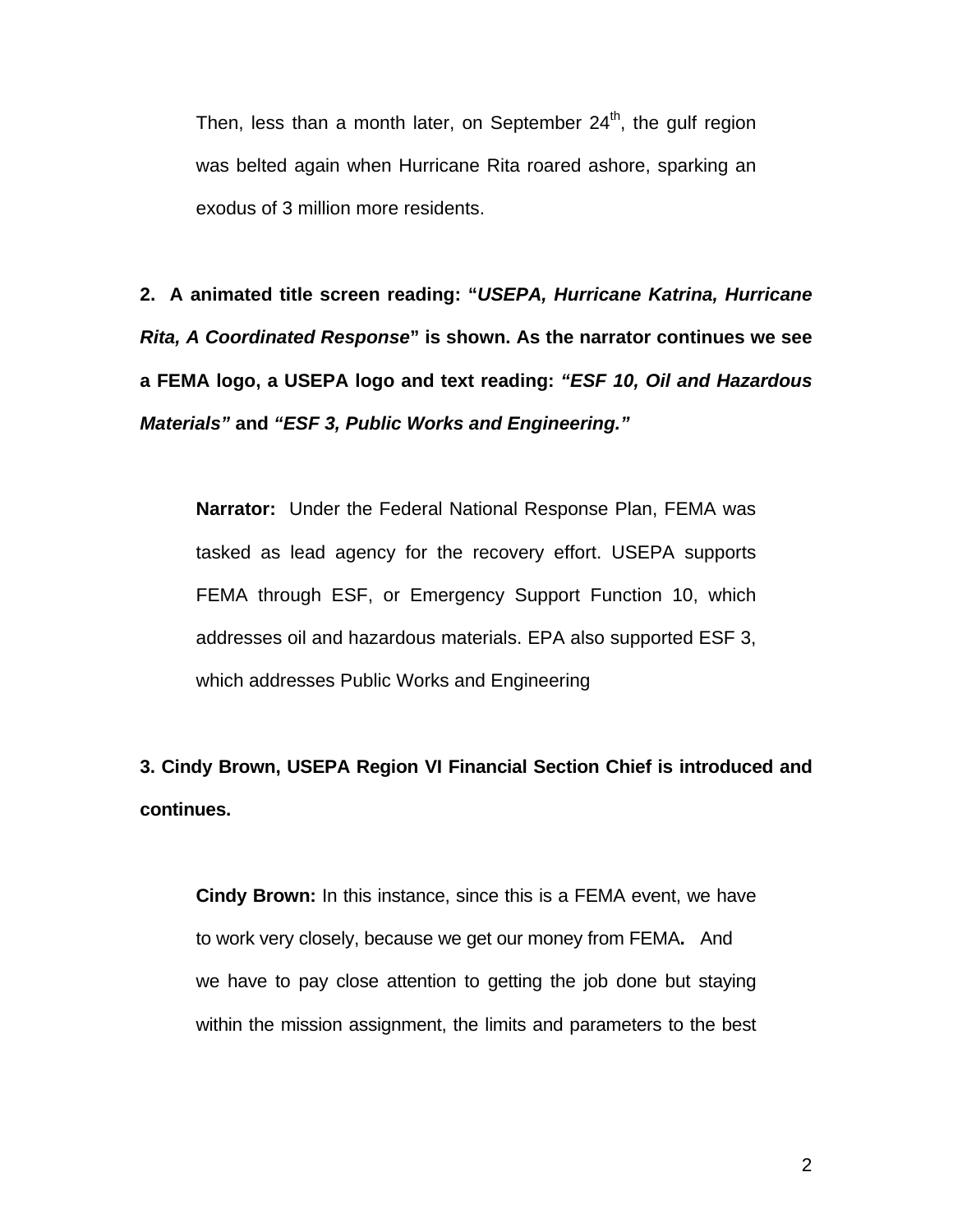of our ability, and use the money in the best way to make the most of the taxpayers' money.

### **4. An already existing animated ICS organizational chart is shown as the narrator continues.**

**Narrator:** On August 31<sup>st</sup> the Department of Homeland Security declared the hurricane response an Incident of National Significance, the first ever use of this designation under the new National Response Plan. The National Response Plan is the new blueprint describing how the federal government coordinates with state, local, and tribal governments and the private sector during national emergencies.

Under the National Response Plan, responding agencies must operate using the National Incident Management System, or NIMS mandated in Homeland Security Presidential Directive - 5. As part of NIMS, all agencies, including EPA utilize the Incident Command System, which provides a common organizational structure and language for multi-agency responses. The system can expand or contract to accommodate incident needs.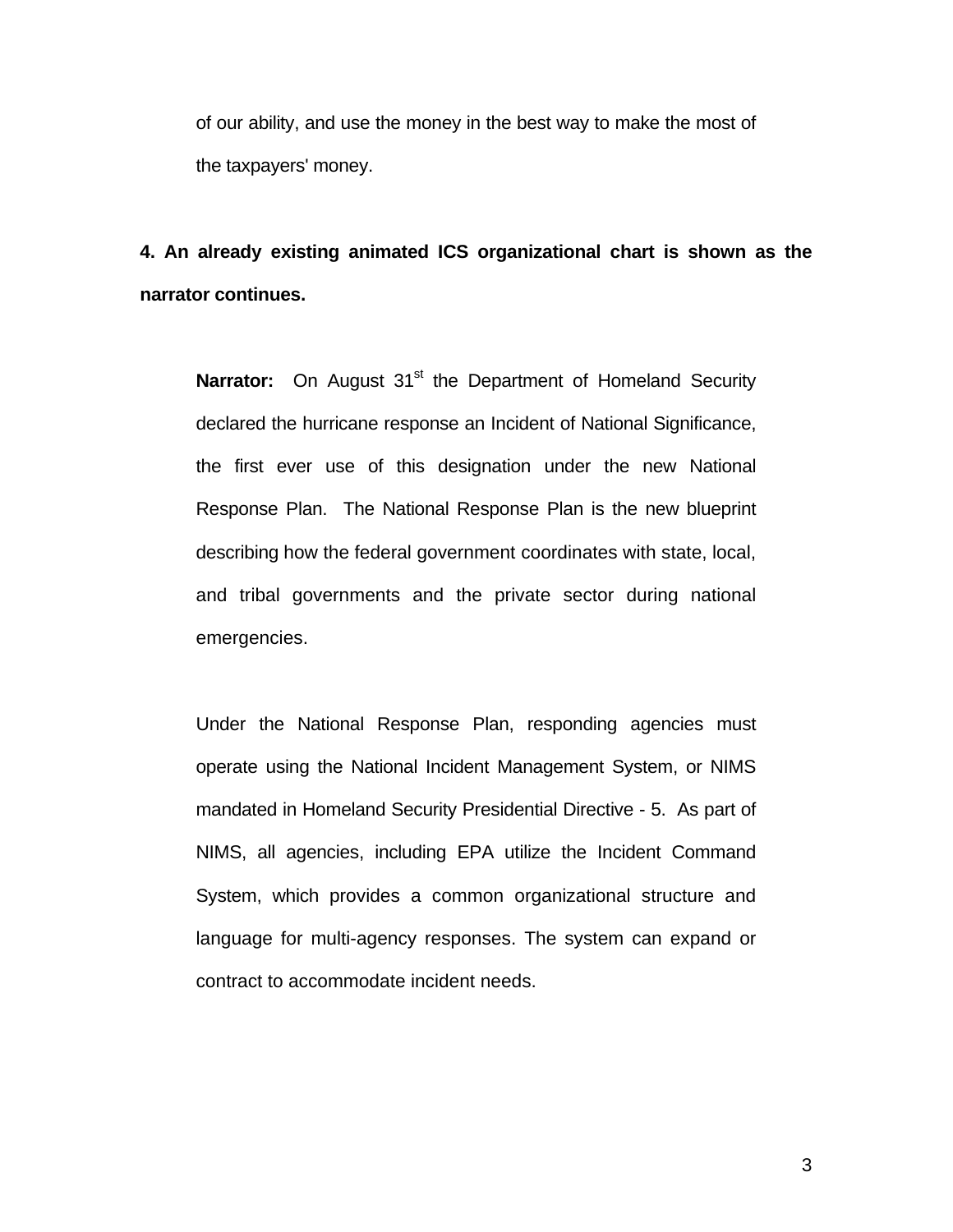**5. An animated map containing video images which illustrate the 3 key EPA locations is shown as the narrator continues.** 

**Narrator:** To best manage the massive undertaking, which covered two EPA geographic regions and 4 states, EPA called in Federal On Scene Coordinators, or OSC's from around the countries 10 regions.

Incident Management Teams, or IMT's, were then positioned in 3 key locations.

Region 6 operations were headquartered in the Dallas, TX Regional Response Center.

Region 4's response was lead from the US Coast Guard's Gulf Strike team's Headquarters in Mobile, Alabama.

Both regions also communicated on a daily basis with the EPA headquarters Emergency Operations Center in Washington, DC.

**6. Video shots of the Washington, D.C. Emergency Operations Center are shown as the narrator continues**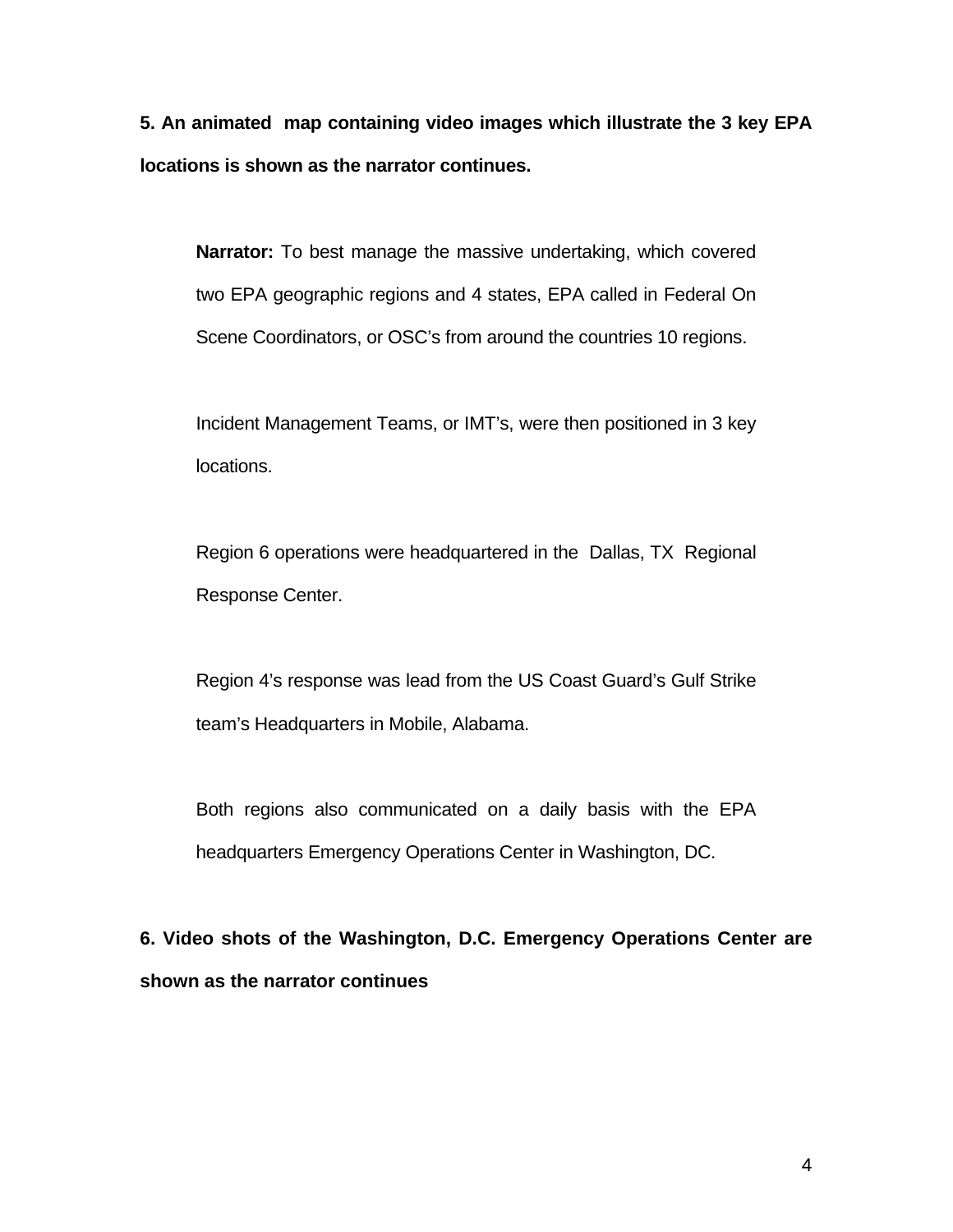**Narrator:** The D.C. Emergency Operations Center is a new stateof-the-art analysis, communication, and meeting space where senior Agency decision makers can anticipate or assess a situation, then communicate with governmental partners and the public to craft an appropriate response.

# **7. Shots of the response centers communicating via conference calls are shown as Jim Mullins, USEPA Region 6 Operations Section Chief explains.**

**Jim Mullins:** Each day we have a series of conference calls, usually one in the morning with headquarters and FEMA, one at noon with the other removal managers around the country, and then one at 4 o'clock in the afternoon, that's our operations call. Those all have different purposes and they're attended by different groups for different reasons, and they're essential to make this thing run.

**8. Shots of the Region 6 Regional Response Center are shown as Jim Mullins continues.** 

**Jim Mullins:** We began work here at the Region 6 Regional Response Center on the day before landfall, I believe it was August 28th. It's a place to organize and support a big field response. And we're doing exactly that here. The role at this center is to provide as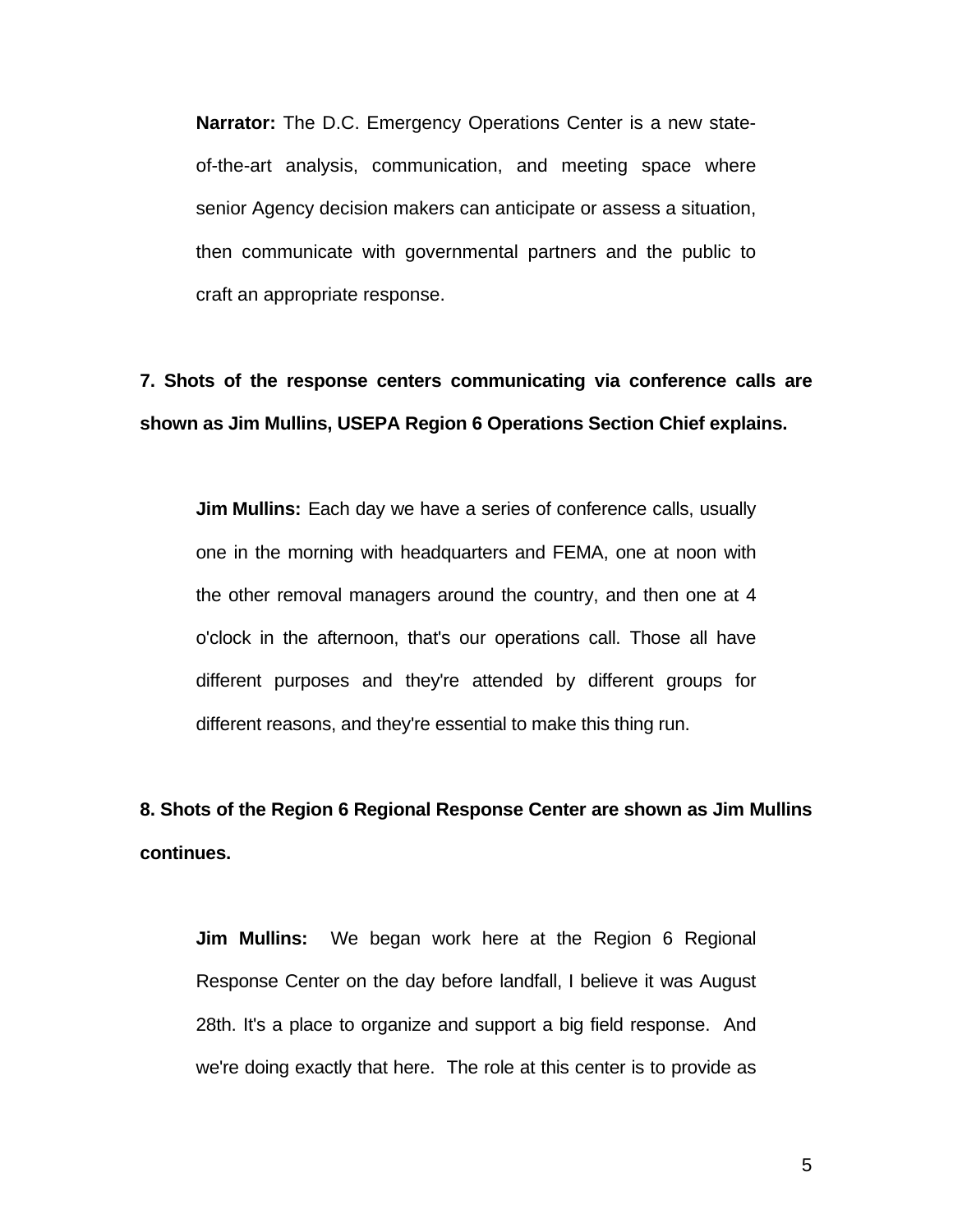much support as we can for a field response effort. We mobilized an incident management team to the field within a day or two after landfall, when it became apparent that the city was going to flood and the devastation was very great.

**9. Shots of the Region 6 Unified Command in Baton Rogue are shown, along with Stock Footage of New Orleans levee flooding as the narrator and Craig Carroll, USEPA Region 6 Incident Commander explain.** 

**Narrator:** Region 6 also established a Unified Command field team in the Baton Rouge headquarters of the Louisiana Department Of Environmental Quality.

**Craig Carroll:** We knew it was going to be big when the reports came back that the levees had broken and that the entire city was essentially getting flooded. So we prepared what we thought was a big ramp-up of personnel to get down there and get our IMT in place. Little did we know how big it was actually going to be.

**10. Video and still images of EPA assisting with search and rescue are shown as Craig Carroll and the narrator continue.**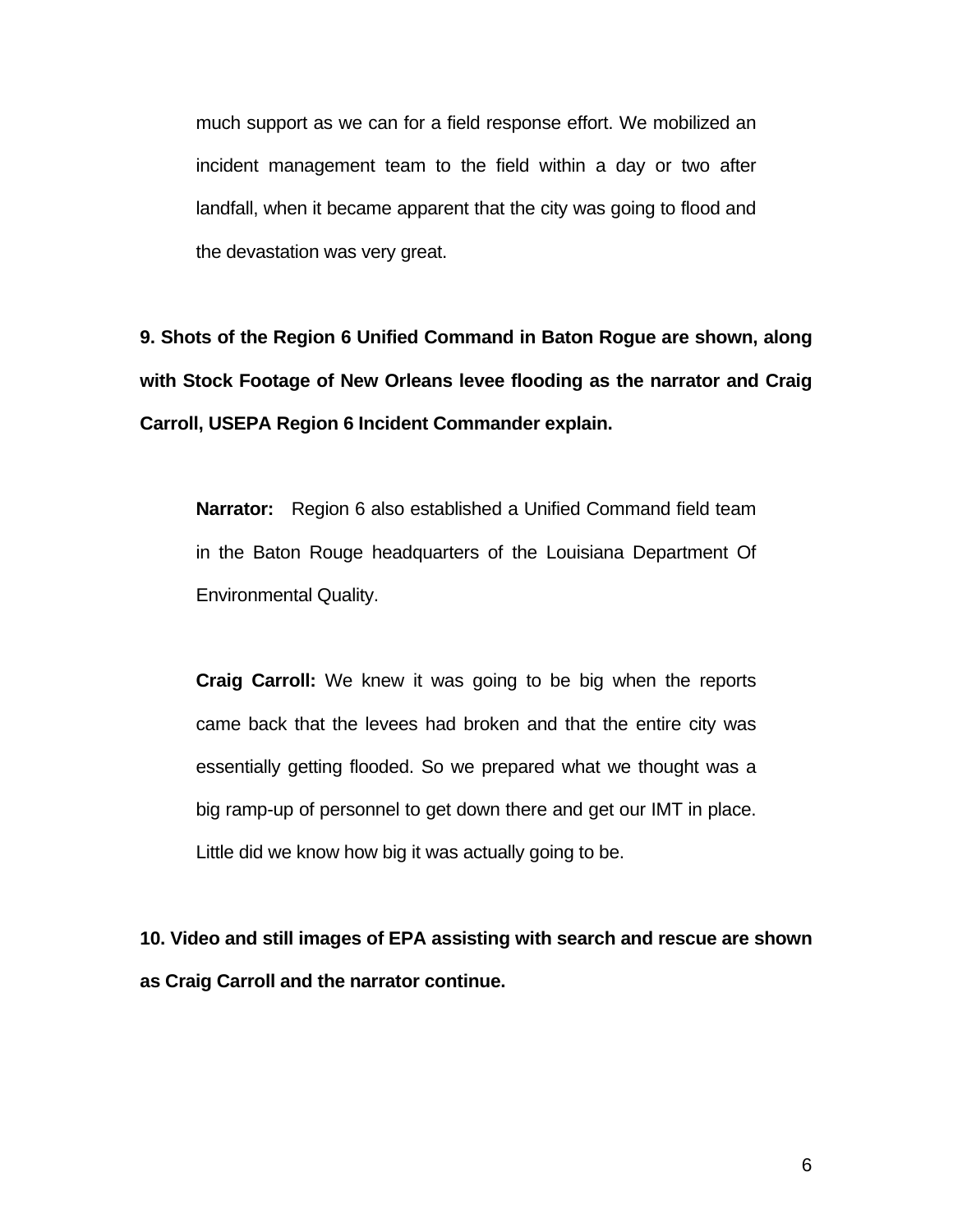**Craig Carroll:** The very first call that was put out by FEMA was not for anything that we traditionally do. It was search and rescue. If you have the capabilities as a federal agency to bring resources to bear to save lives, we want you to do that. EPA has that capability.

**Narrator:** Through EPA's efforts, over 800 people were safely rescued from the New Orleans floodwaters.

**11. Aerial and ground footage of the devastated Region 4 coast along with shots of the Mobile, AL Unified Command Post are shown as the narrator and Terry Stilman, USEPA Region 4 Incident Commander explain.** 

**Narrator:** Unlike the flooding in New Orleans, the primary damage from Hurricane Katrina in Region 4 resulted from the storm surge, high winds, and the rainfall that accompanied the hurricane.

At the Mobile, Alabama Unified Command Post, EPA teamed with the US Coast Guard, EPA's federal partner in Emergency Response, and the two state Environmental Agencies.

**Terry Stilman:** We quickly formed up into one unit covering the coast of Mississippi and Alabama, and also joined up with the Coast Guard into a unified command. And at this point there is an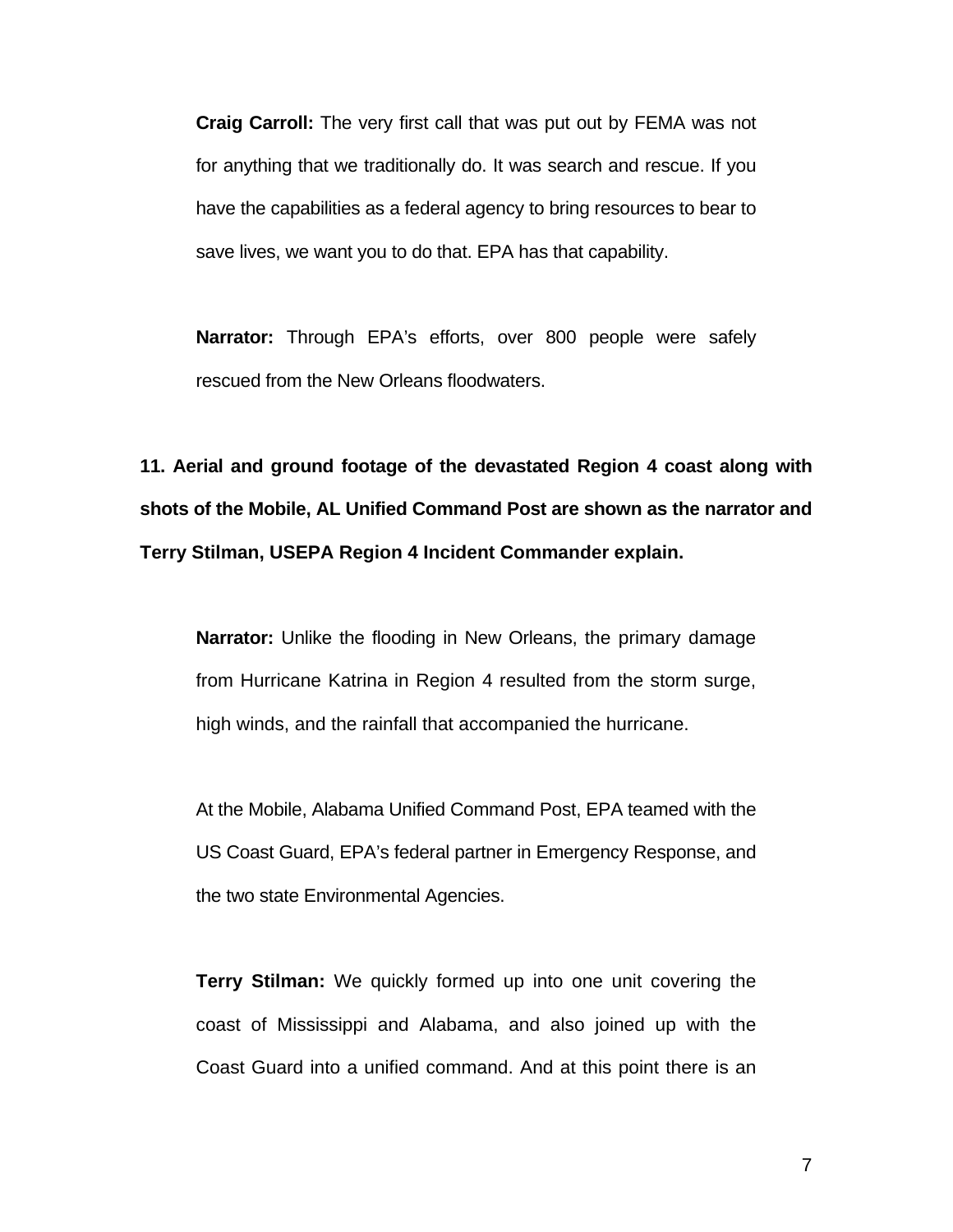incident commander for EPA, an incident commander from the Coast Guard and from the state of Alabama and the state of Mississippi into a unified command.

**12. An animated map of the 3 Region Four divisions is shown as the narrator continues.** 

**Narrator:** Region 4 field activities operated under three divisions. Division A encompassed Hancock, County Mississippi. Division B covered Harrison County, Mississippi, and Division C comprised Jackson County Mississippi, and Mobile and Baldwin counties in Alabama.

**13. Aerial shots of the Region 4 coast line are shown as the narrator and Carter Williamson, USEPA Region 4 Division A Supervisor explain.** 

**Narrator:** Using helicopters, EPA began a rapid needs assessment of residential areas and industrial and municipal facilities to identify and prioritize the response.

**Carter Williamson:** It also helps us determine logistical concerns as far as egress points, what parts of a town or a city we can get into. A lot of times we want to know that before we put ground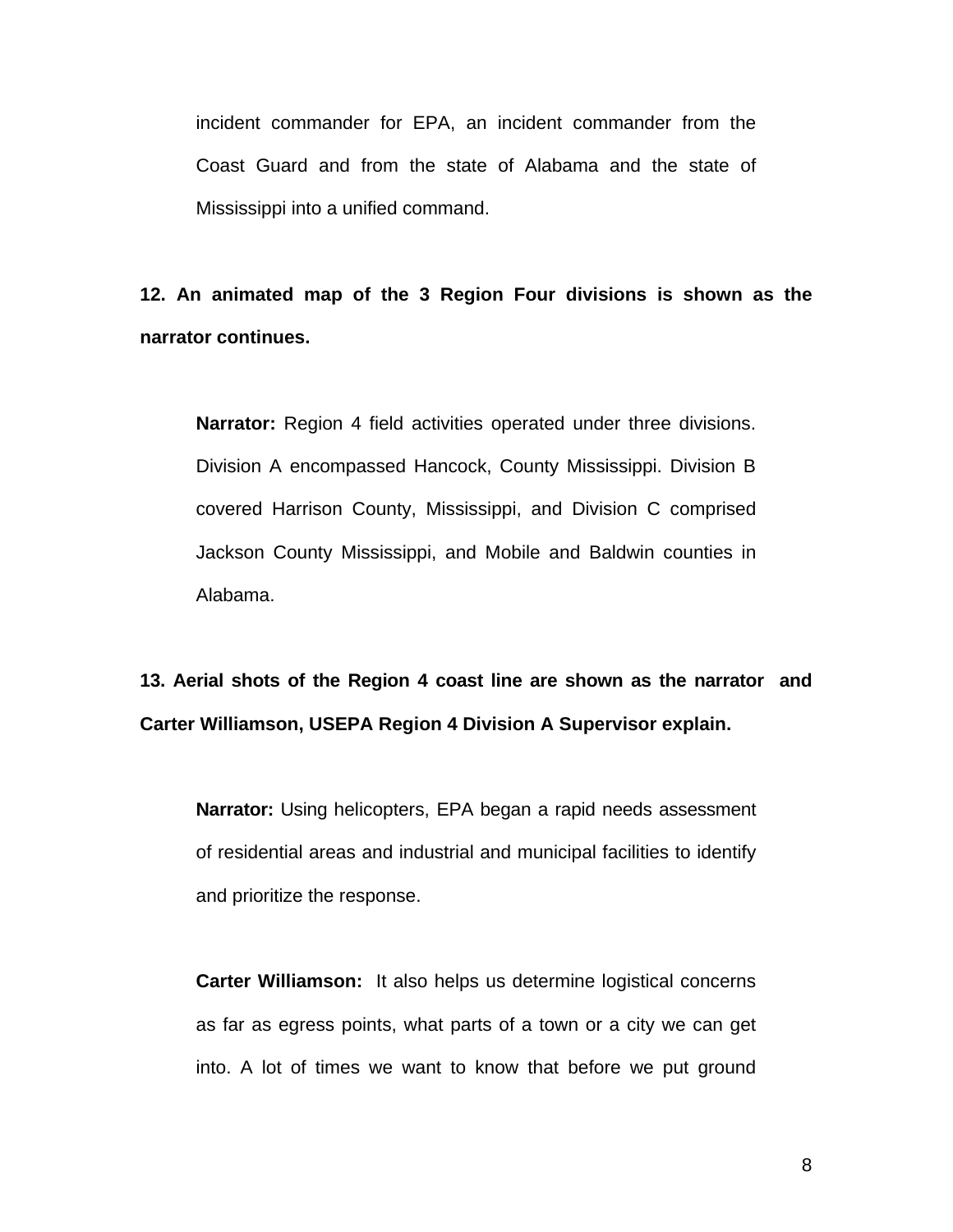troops on the ground to get them into areas knowing full well that maybe that bridge is out or this part of the community can't be assessed at this point.

**14. Shots of RV trailers used for EPA housing are shown as the narrator and Jim Mullins continue.** 

**Narrator:** The severity of the storm made logistics difficult. Responders were required to live in tents and RV's during much of the recovery.

**Jim Mullins:** Typically we're accustomed to going to work very rapidly, but having pretty traditional support structures like food and water and hotels that we can rent and restaurants that are open. All of those were destroyed by the hurricane and/or the subsequent flooding.

**15. Shots of the debris fields from the air and ground and shots of Carter Williamson and a Coast Guard member assessing debris are shown as the narrator and Carter Williamson explain.** 

**Narrator:** The volume of debris left in Katrina and Rita's wake was massive. Trees were torn from their roots and countless homes and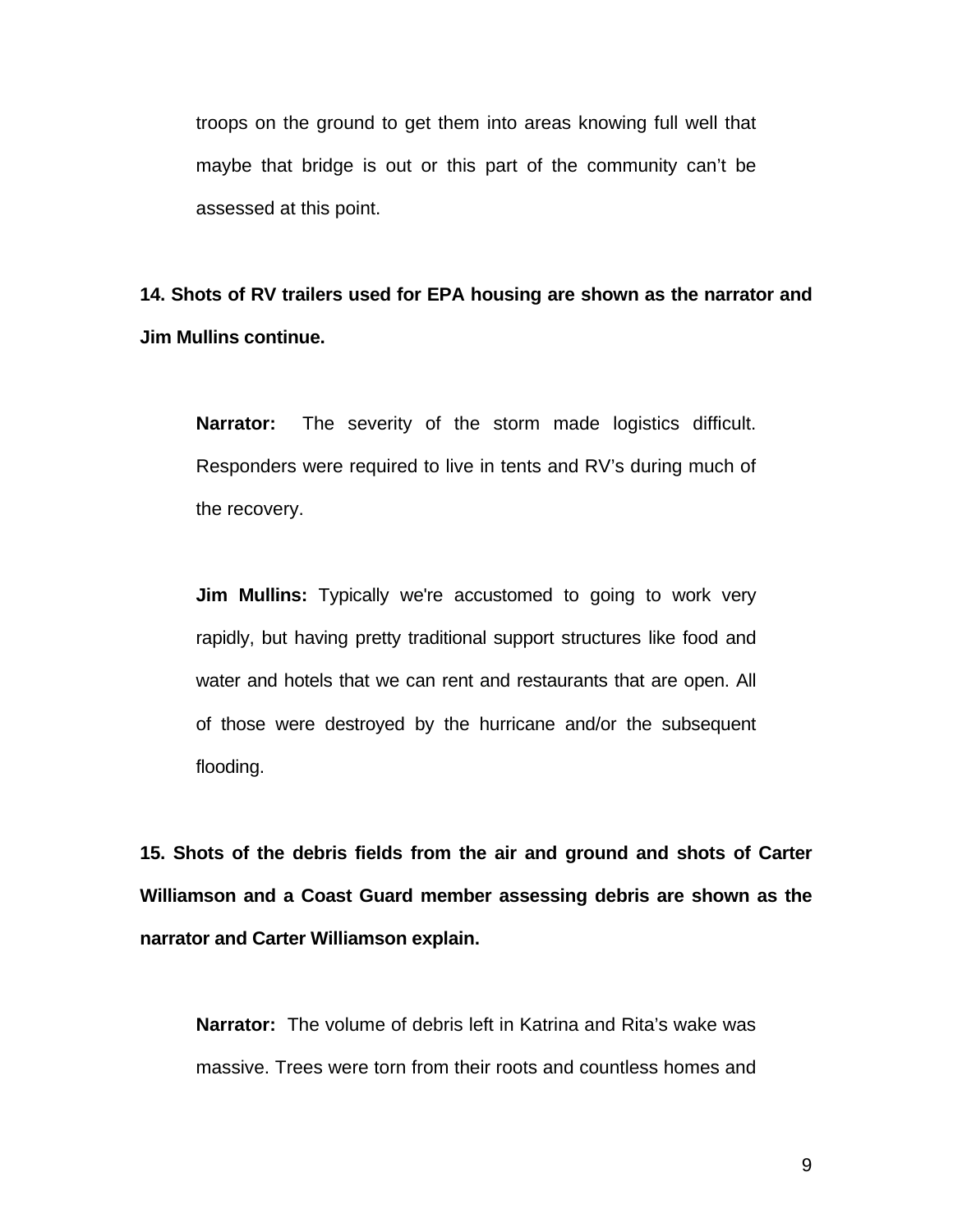business were lifted from foundations and pushed into immense piles, choking roads and slowing relief.

**Carter Williamson:** I think the collective opinion of a lot of the teams and everybody that's come into this hurricane response is a sense of awe. Every time we come down through here in these affected areas, we're awestruck. It's just total destruction. It's hard to describe. The coastline being basically devoid of life. So, it's complete. The devastation is complete and absolute.

**16. Shots of debris removal, along with shots of EPA teams assessing and collecting orphan containers are shown as the narrator and Matthew Huyser, USEPA Region 4 OSC explain.** 

**Narrator:** An average of 200,000 cubic yards of debris was collected and removed per day in Mississippi alone. One of EPA's key roles was the identification, collection, segregation, and management of hazardous orphan containers and hazardous household waste within the debris.

**Matthew Huyser:** Most of the challenges we faced are getting to the containers that we've found blocked by roads with boats in them We've encountered several of those. But nothing that we're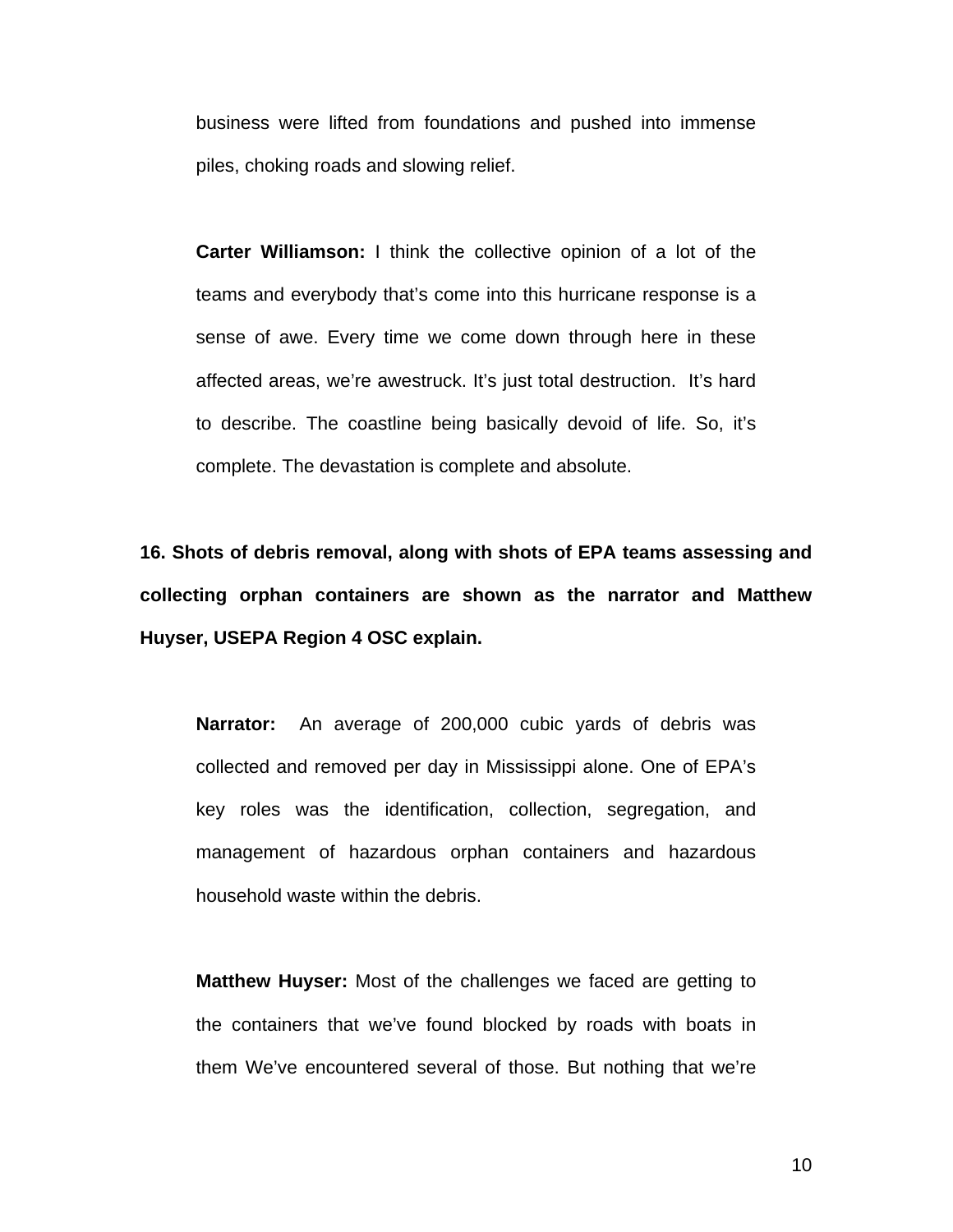looking for is necessarily on the side of the road. We need to get into the woods, we need to get into the water and we need the right equipment to get to that.

The types of things we're finding are mostly drums from the marinas, either oil drums or drums that were containing any other materials that the Shrimping boats might have been using or the marinas were keeping in stock. The waves just kind of flooded the whole area

We can remove any containers that might be sunken or floating in the water.So we can just clear this whole area of any environmental hazards or any threatening hazards so that other people can come back in and clean up their boats, clean up their homes and anything else they have out here.

**17. Shots of a Region 4 Collection / Staging area are shown as the narrator continues.** 

**Narrator:** Once collected and loaded, the containers were transported to centralized staging areas where they were unloaded, then segregated and staged by waste stream before being hazard categorized and bulked for final disposal or recycling.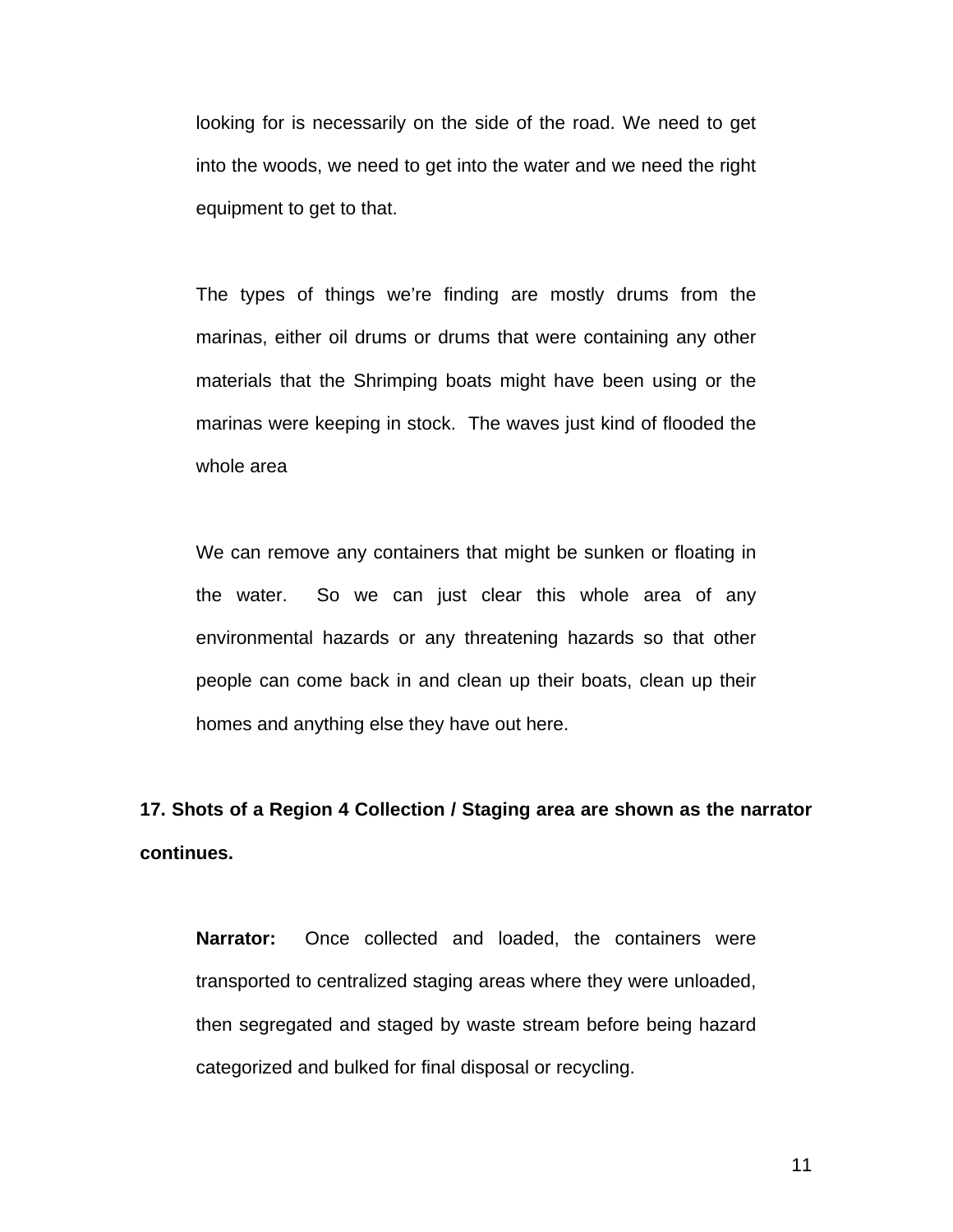**18. Shots of a Region 6 team collecting orphan containers are shown as Chris D'Onofrio, EPA Region 2 OSC explains.** 

**Chris Donofrio:** What we're doing out here is trying to recover orphan containers. Something that's been upset by the water and now has no owner. It's just mixed in with the debris. So we're finding drums, cylinders, containers of solvents, paints, oils, gasoline, propane cylinders, that kind of thing.

**19. Shots of Region 6 staging area and a technician running HAZCAT tests in a mobile lab are shown as Michael Brescio, Region 2 OSC.** 

**Michael Brescio**:We bring them to this pad. First thing they do is inventory. From that point, then all the corrosives, anything that we kind of know what it is, we'll go to a segregate area in this pad. Then anything above that five gallons will be sampled. And then that goes to a HAZCAT trailer. The chemist there will run tests. We're not testing for a chemical, we're testing for a characteristic most of the time. Based on those results, they can do further testing, and that will categorize the waste so we can bulk all these thousands and thousands of containers into larger containers, and then we just dispose of one fifty-five instead of a hundred smaller containers.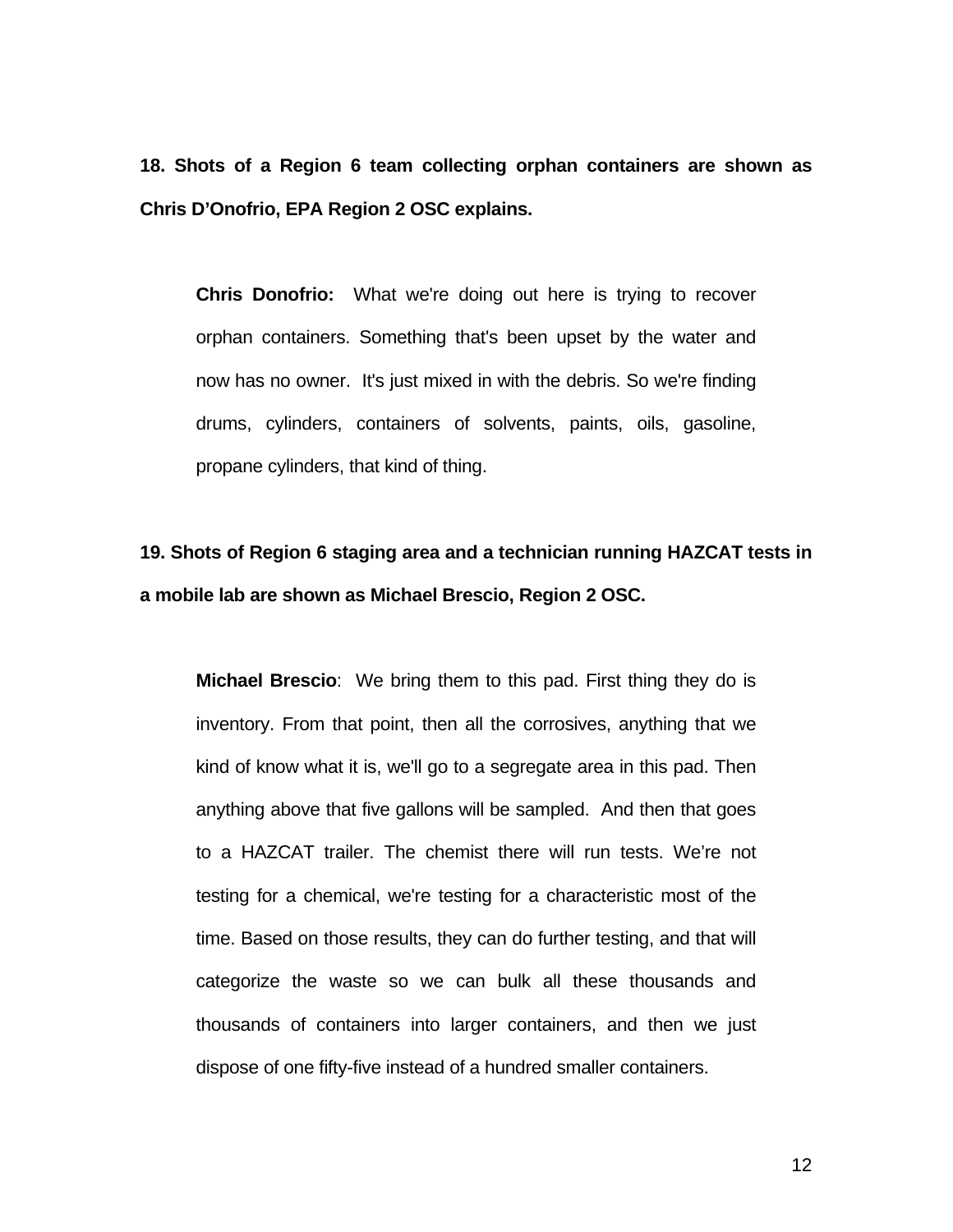**20. Shots of staging area with large storage tanks are shown as the narrator continues.** 

**Narrator:** Additionally, large above and below ground fuel and chemical storage tanks that broke free during the storm surge were collected and staged for recycling or disposal.

#### **21. Shots of debris being burned is shown as the narrator continues.**

**Narrator:** EPA also provided the affected states with guidance on recycling, disposal, burning, and air monitoring of non-hazardous debris.

**22. Shots of Gulf Coast refineries and chemical facilities, and booms being deployed are shown as the narrator and Jim Mullins explain.** 

**Narrator:** The Gulf region is home to hundreds of chemical and petrochemical facilities. EPA and the US Coast Guard worked closely to respond to spills and releases caused by the hurricanes.

**Jim Mullins:** The emergency responses have been really remarkably few. The industry was smart enough to make as many preparations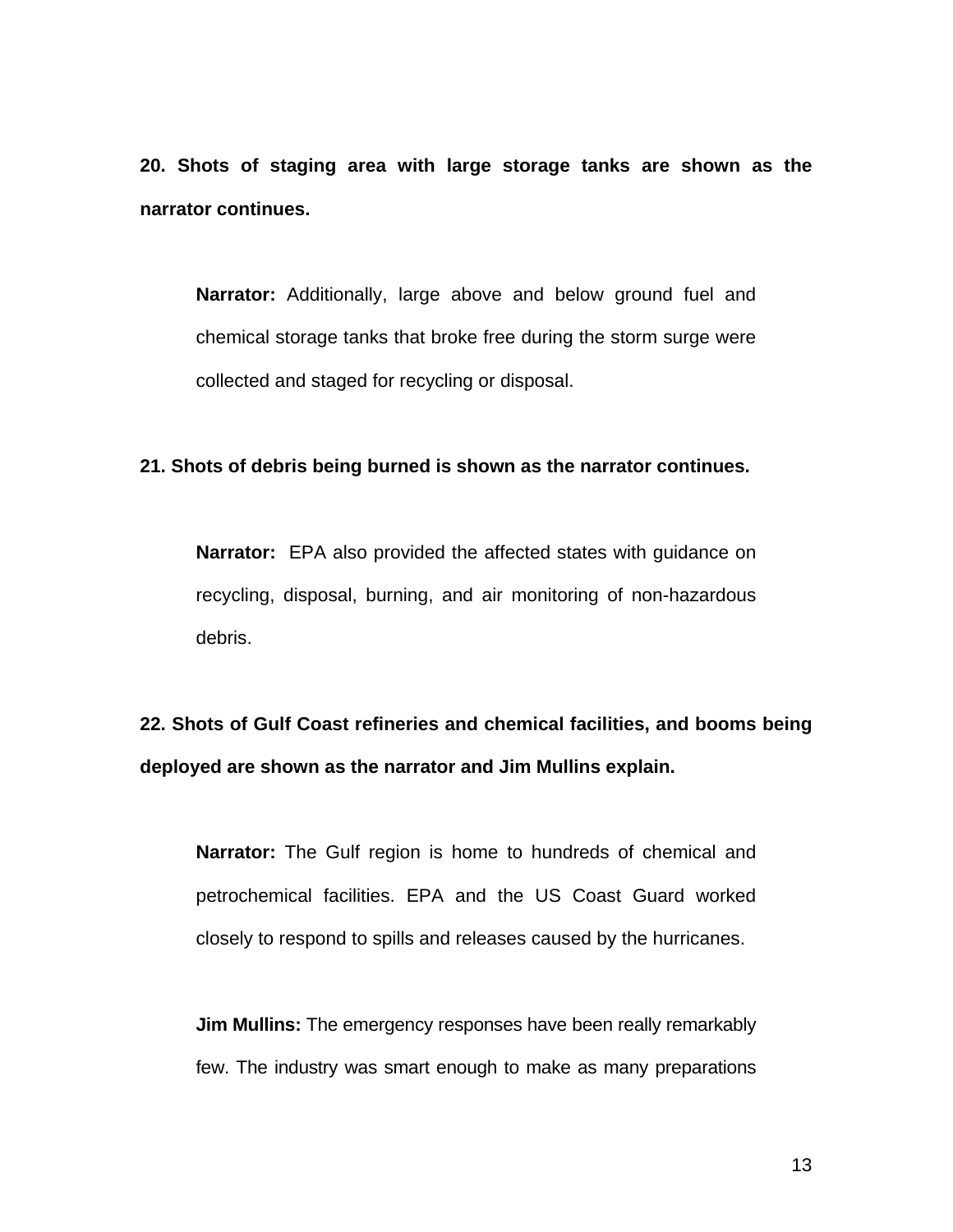as they could, doing things like filling tanks to prevent them from blowing over and being disturbed. However, there certainly some of those. On almost all of these, we were able to stabilize them or have the owner and operator stabilize them.

**23. Aerial and ground shots of affected Gulf communities are shown as the narrator and Craig Carroll continue.** 

**Narrator:** Many communities' drinking water and waste water systems were affected along the coast. To bring these critical infrastructure systems back on line quickly, EPA's Superfund Program collaborated with other media programs within the agency.

**Craig Carroll:** I think from a very high level, even at the administrator level, the decision was the Superfund program shouldn't be in this by themselves. This is bigger than the Superfund program. We need to engage every media.

**24. Shots of the "Environmental Units" at the RRC's and field teams addressing drinking and waste water issues are shown as the narrator continues**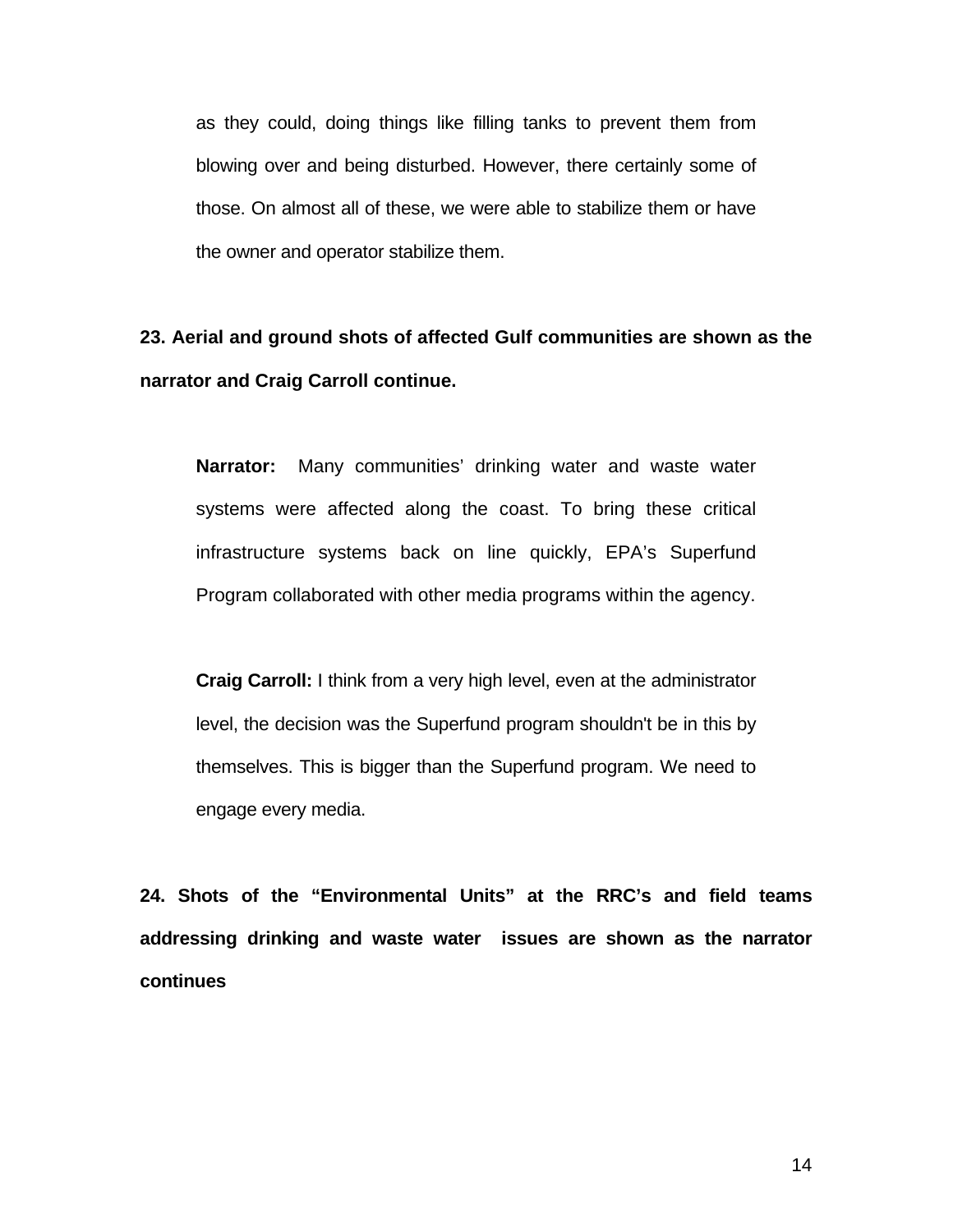**Narrator:** To expedite the communication between Superfund and these other EPA divisions, "Environmental Units" were set up in the response centers, which could efficiently channel resources to the field. Working with officials and contractors to assess damage, and provide solutions, the "Environmental Units" proved to be invaluable in bringing environmental based infrastructure systems back online.

**25. Shots of EPA OSCs taking IC training in CA dissolve into shots of OSCs working with the IC system at the hurricane response as the narrator, Kenneth Clark, and Chris Russell, USEPA Region 4, Division B Supervisor explain.** 

**Narrator:** EPA has dedicated valuable time and resources in recent years implementing the Incident Command System and developing Incident Management Teams. The investment paid large dividends during Katrina and Rita. ICS's robust but flexible organizational structure worked effectively within EPA and streamlined communication with collaborating agencies.

**Kenneth Clark:** We didn't really have to worry about how we were going to organize, we just had to figure out exactly where we wanted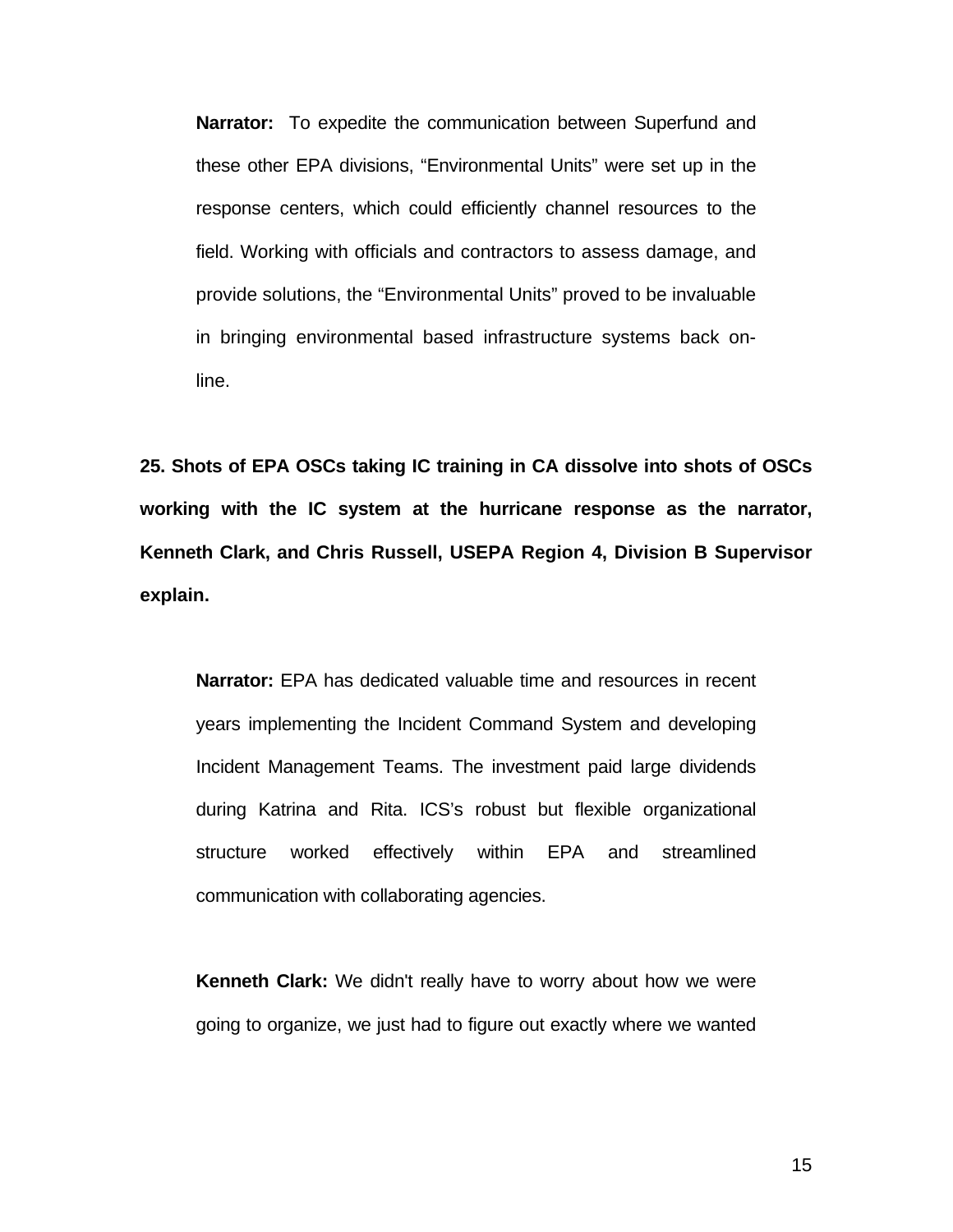to prioritize our resources and be able to ramp that up. So we were able to focus on getting work done.

**Chris Russell:** It really allows us to streamline and do our job in the field by having the planning, logistics come out and handle it from the backside. And then the overall direction, by the IC, in this case, the UC, Unified Command, allows us to concentrate on our division.

**26. Stock footage of residents wading through flood waters in New Orleans, as well as shots of EPA sampling teams collecting water samples are shown as the narrator and Craig Carroll continue.** 

**Narrator:** In the aftermath of the flooding in New Orleans, standing water became a major health concern for residents and responders alike. EPA contractors sampled water in the city, as well as levee outflows for over 100 biological and chemical pollutants.

**Craig Carroll:** The way it all started was their initial reports and concern throughout the media and the public that there was a toxic stew, if you will, now bottled up inside the levees in New Orleans. So the first mission environmentally was to sample the flood waters to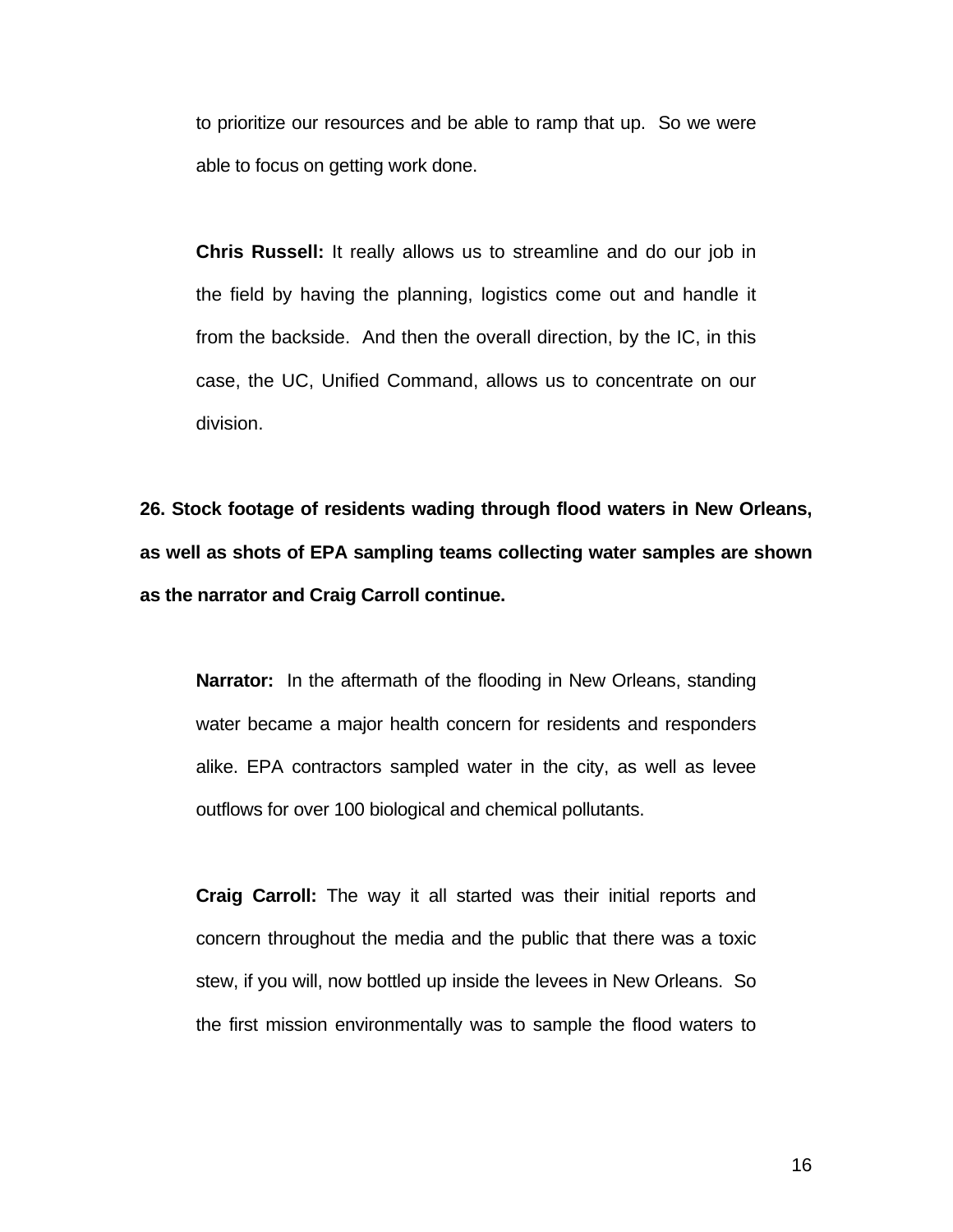see what it was the people were swimming in, walking in, wading in, what the responders were dealing with.

### **27. Shots of EPA contracting teams collecting sediment samples are shown as the narrator and Craig Carroll continue.**

**Narrator:** As flood waters then began to recede, sediment left behind also became a concern. Like the flood waters, the sediments were tested for a large suite of biological and chemicals pollutants.

**Craig Carroll:** There were lots of questions about the toxic sludge or the residual and residue as it called. So the next round of sampling was to determine okay, well what is that? Is that sludge, is it just sediment, is it a problem, is it any different then the sediment in the lake? And so we initiated a round of sediment sampling.

**28. Shots of the EPA ASPECT Plane and TAGA vehicle are shown as the narrator continues.** 

**Narrator:** To measure air quality along the Gulf coast, EPA utilized a number of highly specialized environmental tools.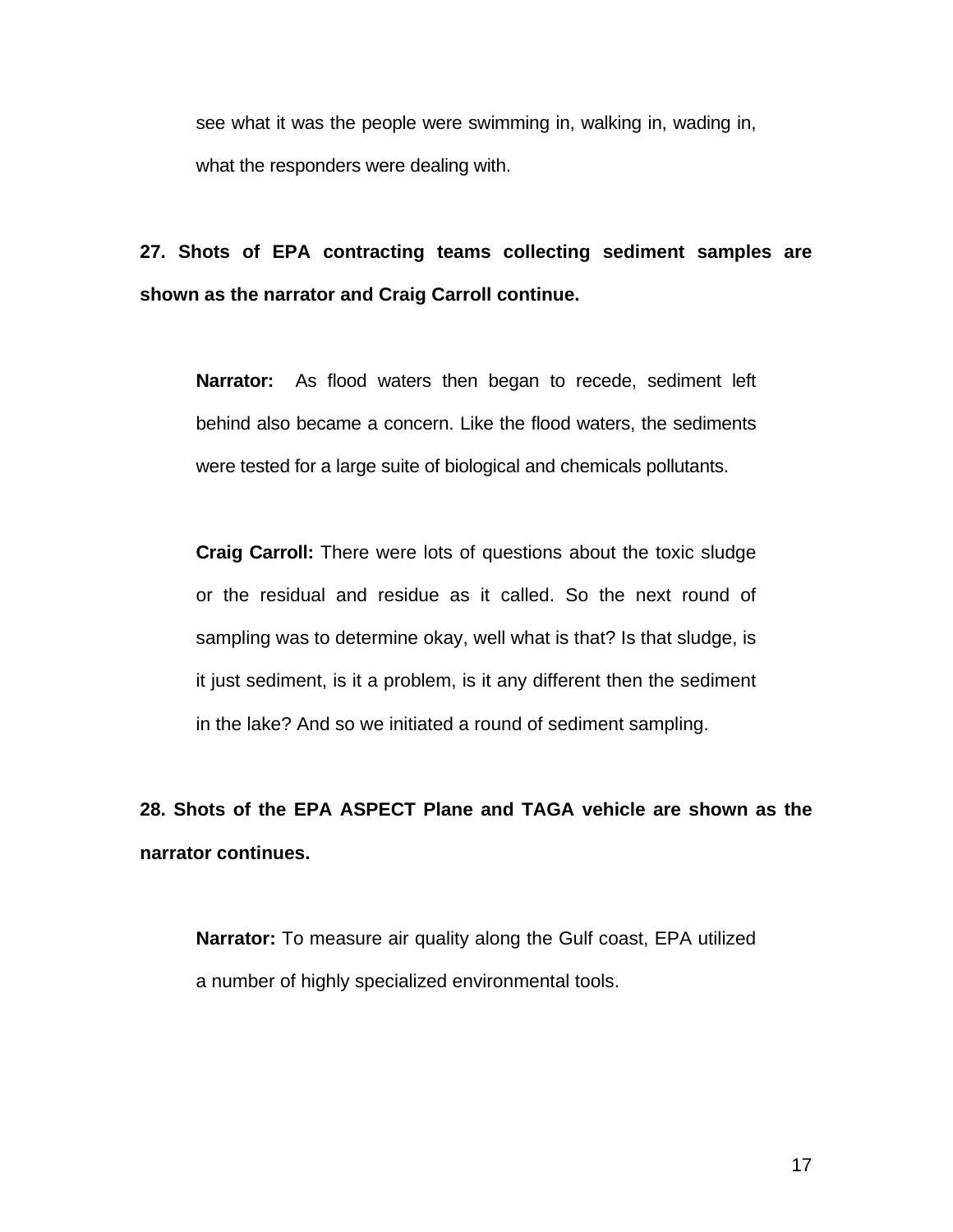The Agency's ASPECT, or Spectral Imagery of Environmental Contaminants Technology airplane gathered environmental screening data.

EPA's TAGA, or Trace Atmospheric Gas Analyzer mobile laboratory provided real-time air monitoring and sampling data. The TAGA can collect samples while driving, mimicking multiple monitoring stations. Specialized instrumentation on the bus also analyzes compounds at ultra low concentrations.

**29. Shots of the REAC air team prepping equipment and performing air monitoring are shown as the narrator and Bill Albrecht, USEPA Environmental Response Team explain.** 

**Narrator:** Prior to residents returning to homes in suspect neighborhoods and communities, EPA contractors also performed more traditional air monitoring activities.

**Bill Albrecht:** What we're doing is we're conducting activity-based air sampling. That is to represent typical activities that individuals going back to their neighborhoods would conduct, and we're trying to estimate what sort of exposures they might be subject to in doing those activities. The four items that we're looking at today are volatile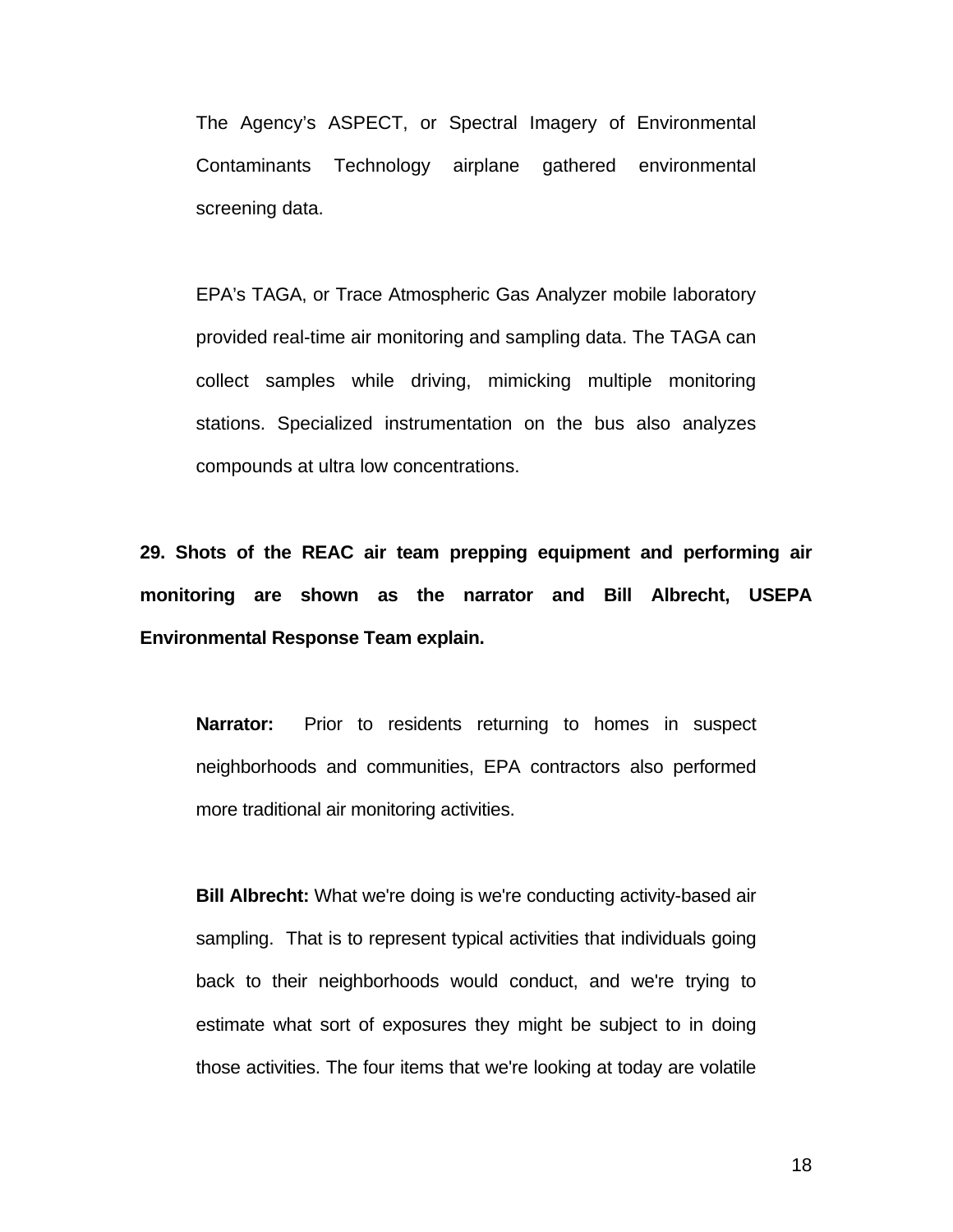organic compounds. We're also looking at asbestos, which is a fiber that will be in the air. We're conducting some personal sampling for particulates, using a direct-reading instrument. We're looking at poly-nuclear aromatic hydrocarbons, which are byproducts of combustion. And last, we're looking at metal, particularly lead.

# **30. Shots of a Level C team donning PPE, then making an entry into a school meat locker are shown as the narrator and Crater Williamson continue.**

**Narrator:** During the recovery of any large natural disaster, responders need to stay flexible, Katrina and Rita were certainly no exception for EPA.

**Carter Williamson:** A lot of times it's a different kind of media or a different kind of situation that we're not tested in or we don't have the technical ability in, but that's where the rubber meets the road. We've had issues with rotten meat in freezers in schools that posed a biohazard issue that we didn't anticipate with the hurricane response that we reacted to. We try to find that avenue or find that way to get our foot in the door and at least provide some type of solution.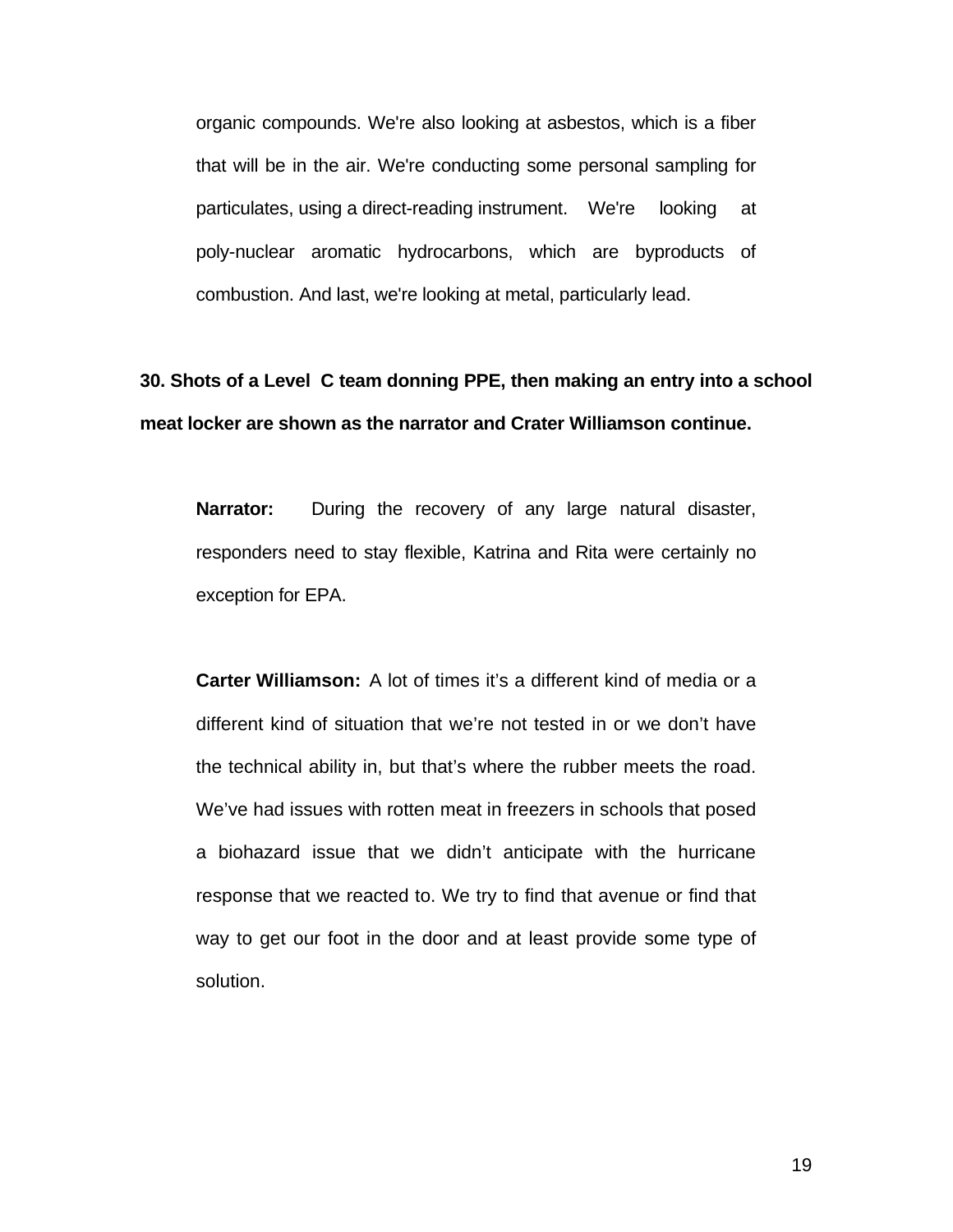**31. Shots of large piles of home contents in front of a house, along with shots from a white good staging area are shown as the narrator continues** 

**Narrator:** Contents of many flood-damaged homes were considered worthless. EPA teamed with the Corps of Engineers to collect thousands of discarded appliances, known as white goods. At collection sites, EPA ensured that Freon, compressor oil, mercury switches and even rotten food were removed from the white goods, preventing these substances from potentially contaminating the environment.

**32. Shots of grounded boats and contractor teams removing fuel from vessels are shown as the narrator and Terry Stilman explain.** 

**Narrator:** Katrina and Rita affected thousands of small businesses in coastal communities. Especially hard hit was the fishing industry. The US Coast Guard Strike Team and their contractors lead the effort to recover grounded fishing vessels.

**Terry Stilman:** There's about 450 vessels that, through the storm surge, were either run aground or capsized or partially sunk. And the operation is such that we remove the fuel from the vessel, remove the oil, pump out the ballast, take off the batteries, really take out every sort of HAZMAT that we can. And those vessels that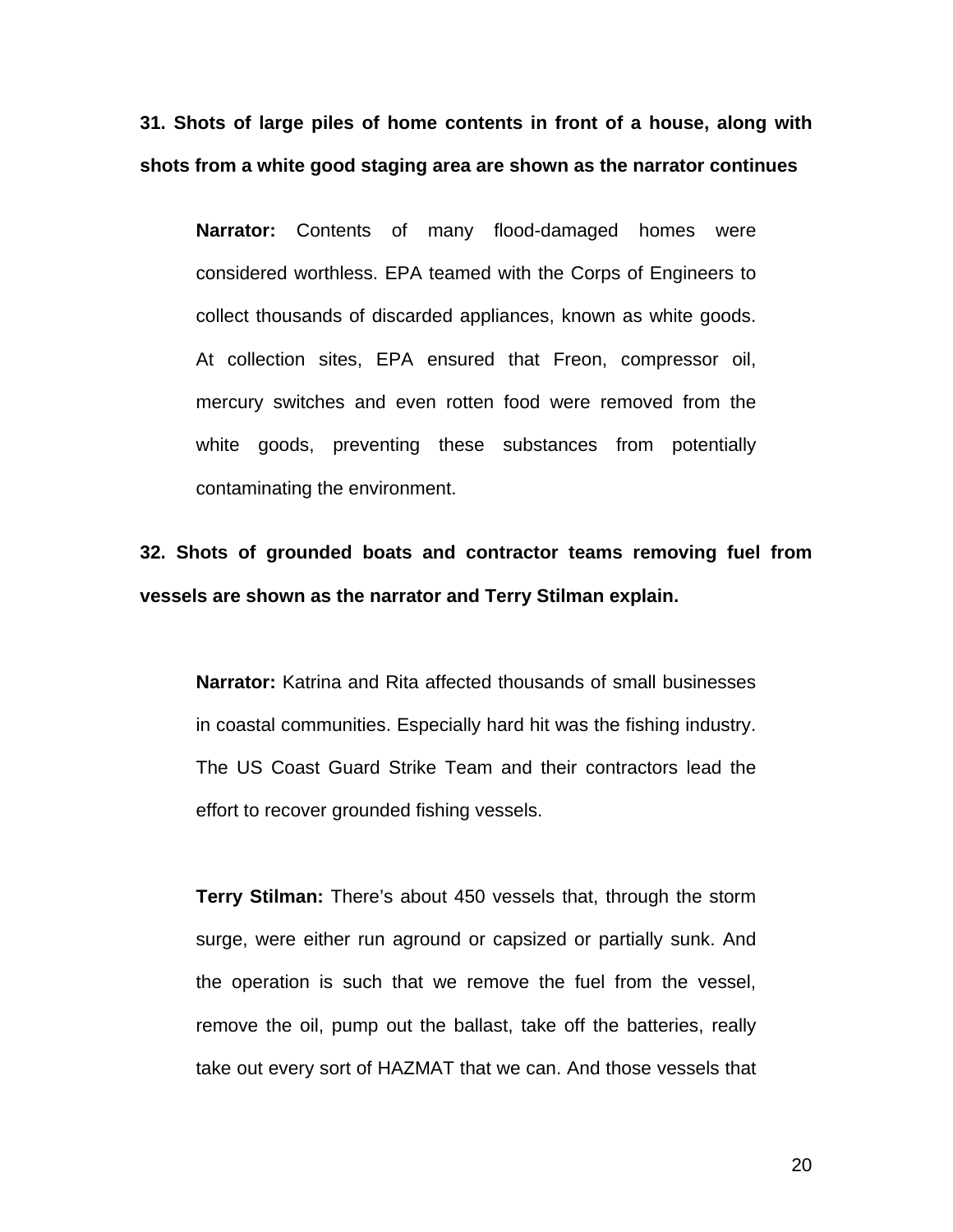can be—that can be saved will be saved. Some of the vessels are insured. I would say most are not.

**33. Shots of USEPA Administrator Steve Johnson surveying damage in the area and visiting the region 4 command post are shown as the narrator and Terry Stilman continue.** 

**Narrator:** EPA Administrator Steve Johnson visited the Gulf region numerous times to get ground knowledge of the damage and check on the recovery progress.

**Terry Stilman:** It's a real morale boost for the folks in the field. We also had the Regional Administrator stop in several times over the last few weeks. And I think it shows us that what we're doing here is important and important enough for the Regional Administrator and the Administrator to stop in. And they've shared with us that we're doing a good job, and we certainly appreciate that and certainly appreciate the attention.

**34. A montage of shots from throughout the program are shown as the narrator, Carter Williamson, Chris Russell, and Craig Carroll make closing comments.**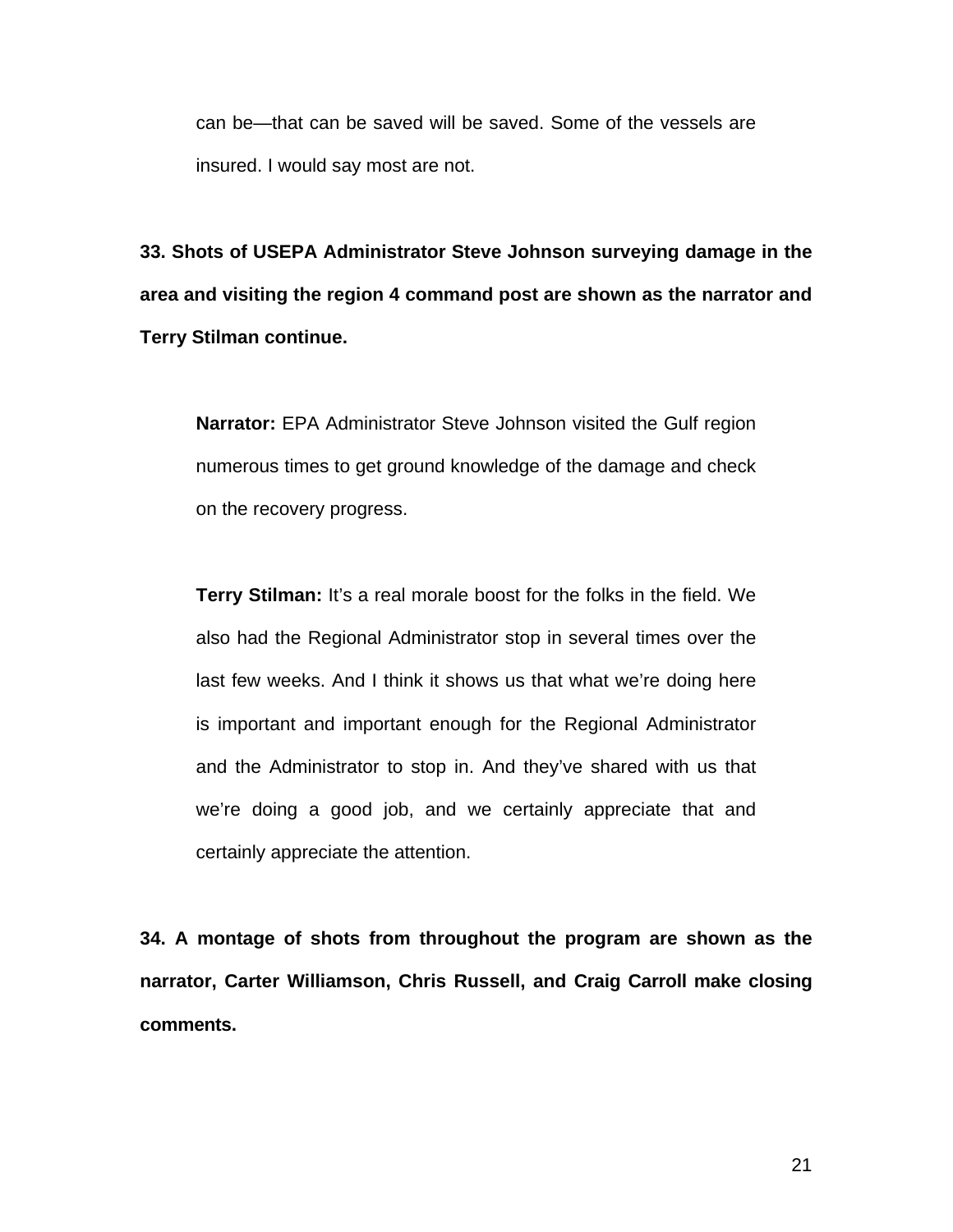**Narrator:** Responder realize that there's still much work ahead. It will take months, and even years for some communities to rebuild homes, businesses and municipal services. But the people of the Gulf remain undaunted.

USEPA and their contractors are proud to play a part, not only in providing needed environmental expertise, but even in smaller ways, to renew the economy and spirit of the region.

**Chris Russell:** I think one of the key elements of the high morale out here is the fact that every responder, every contractor, every Coast Guard, every state rep, everyone here has a piece of ownership in this response. Just the fact, that a resident can walk down to their slab -- not their house, their slab -- and know they can walk up there safely with no HAZMAT there, they're happy. They know they can to up there and just have their moment of time, their inner peace with what's happened. In a small way, we're opening that door for them to get there.

**Carter Williamson:** Every time we respond to something, there's always something that comes along that tests us. And I think the mentality of the federal OSC is to be tested. We like that challenge. That we can go out and be paid by the federal government to